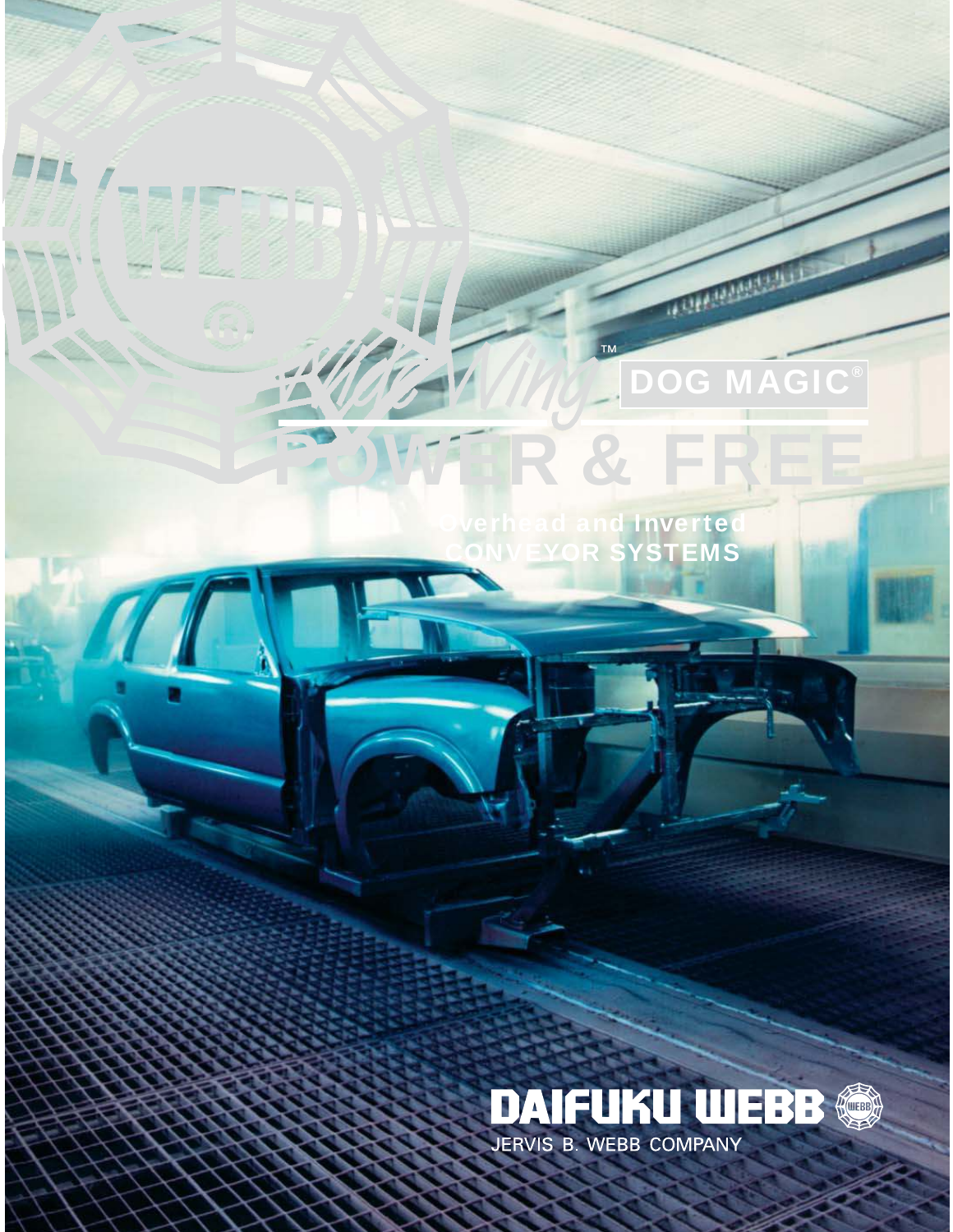

# **Contents:**

| Lug Channel Track and Rivetless Chain  5 |  |
|------------------------------------------|--|
| Overhead Track Configuration 6-7         |  |
| Inverted Track Configuration  8-9        |  |
|                                          |  |
|                                          |  |
| Drives, Takeups, and Controls 12         |  |
|                                          |  |
|                                          |  |

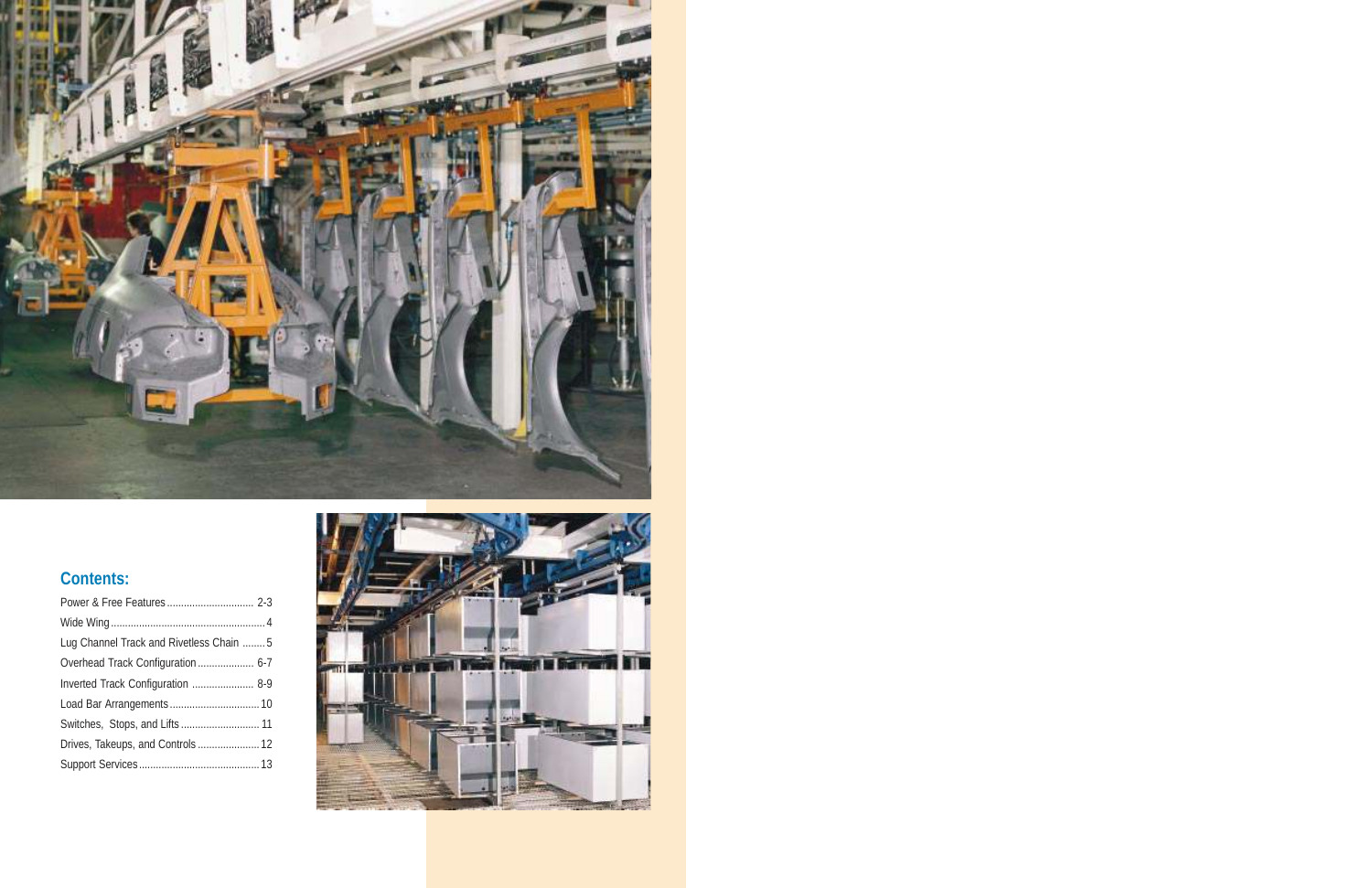

Wide Wing Power & Free conveyors are specially designed to accommodate industrial applications which demand a higher degree of versatility and adaptability than conventional conveyors can offer. Variable chain speeds, high speed indexing, recirculation of products, balancing of operations, and surge and stripping capabilities provide maximum material flow and the cost-effectiveness required in Flexible Manufacturing Systems. These features make Webb Power & Free conveyors one of the most useful and successful manufacturing tools available today.

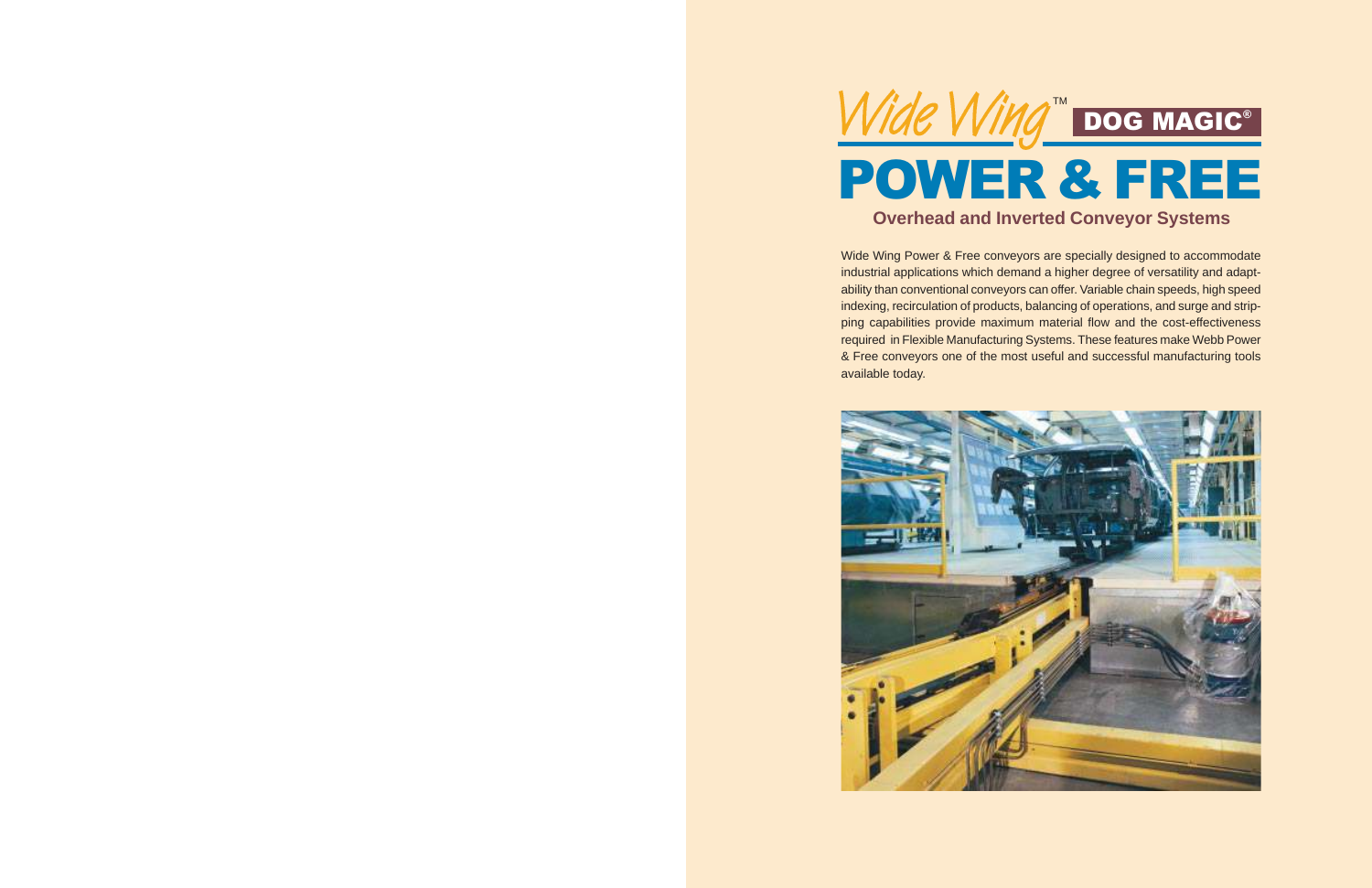

#### **A broad range** of manufacturing requirements are easily handled by Wide Wing Dog Magic Power & Free conveyors. These features allow the conveyors to interface smoothly with automatic work stations, loading and unloading equipment, and a variety of production robots.

#### **Innovative design**

**features**, such as high density accumulation and batch movement, conserve valuable floor space. Power & Free conveyors are designed to transport materials and products efficiently through a variety of manufacturing and assembly processes.

#### **Simple elevation**

**changes** permit maximum use of valuable plant floor space and can eliminate costly lift and transfer devices. The conveyor can go up and over aisles for production movement, without interrupting worker or fork truck traffic.

**Carrier identification systems**, including Electro-Mechanical, radio frequency (RF) and optical, are available to allow tracking of every carrier in the system.

# DOG MAGIC<sup>®</sup> Power & Free Conveyors



#### **Load Center or Speed Variations**

Carriers can be switched to an alternate power chain to maintain predetermined spacing or different speeds.



#### **Elevation Changes**

The conveyor can negotiate inclines, declines, and curves easily to suit production requirements, free up aisle space, and maximize use of available floor space.

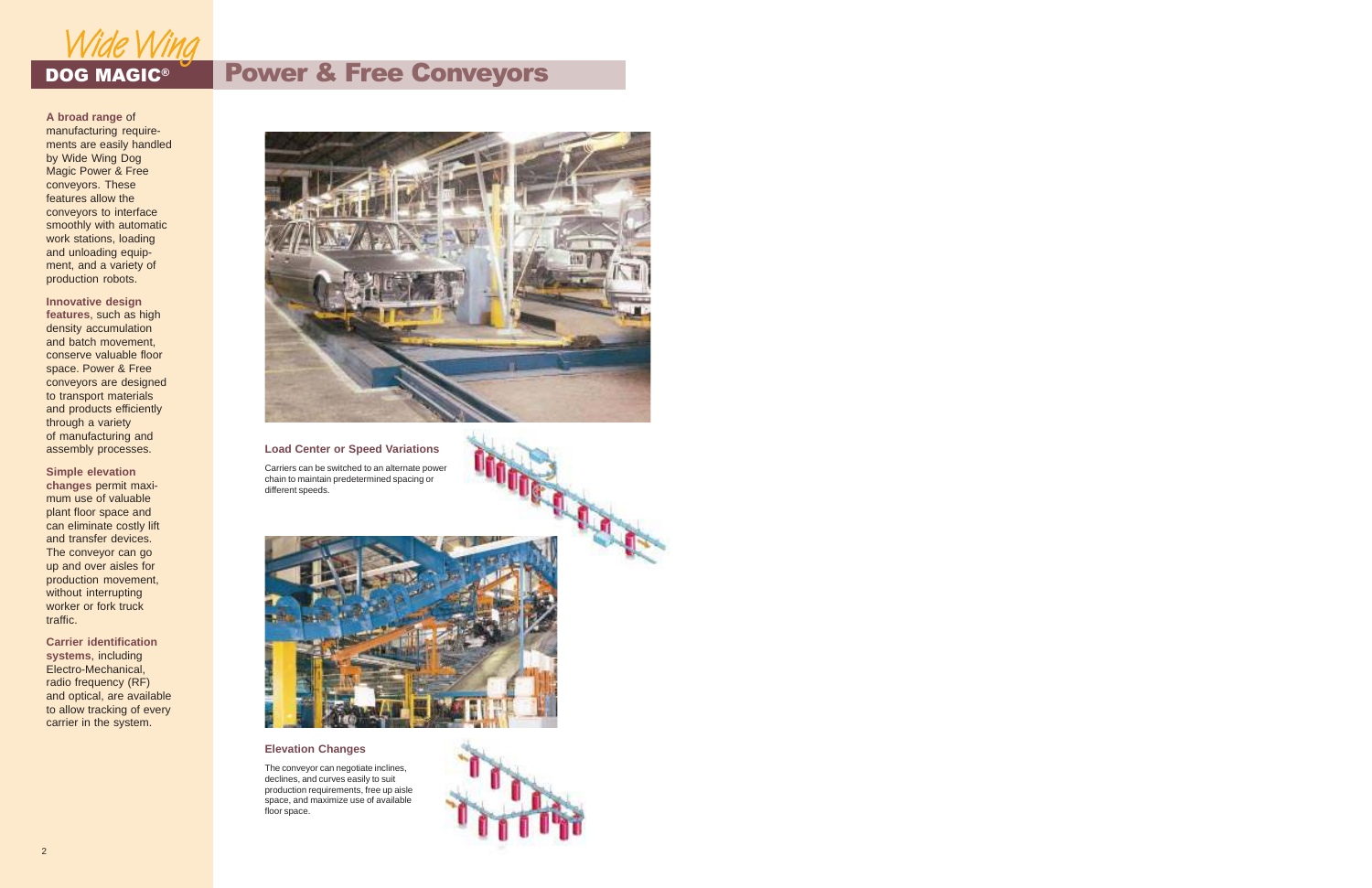

ı

# **Carrier Indexing**

Positive load control and varying chain speeds allow the intermittent indexing of carriers to accommodate different work-station requirements.





#### **On-Line Storage and Segregation**

When there is a need to hold work-inprocess or in temporary storage, carriers can be switched from the main line to recirculating loops or to dedicated spurs for batched storage.



#### **High Density Accumulation**

Because of track and trolley design flexibility, long loads can be accumulated on a bias allowing very compact on-line storage.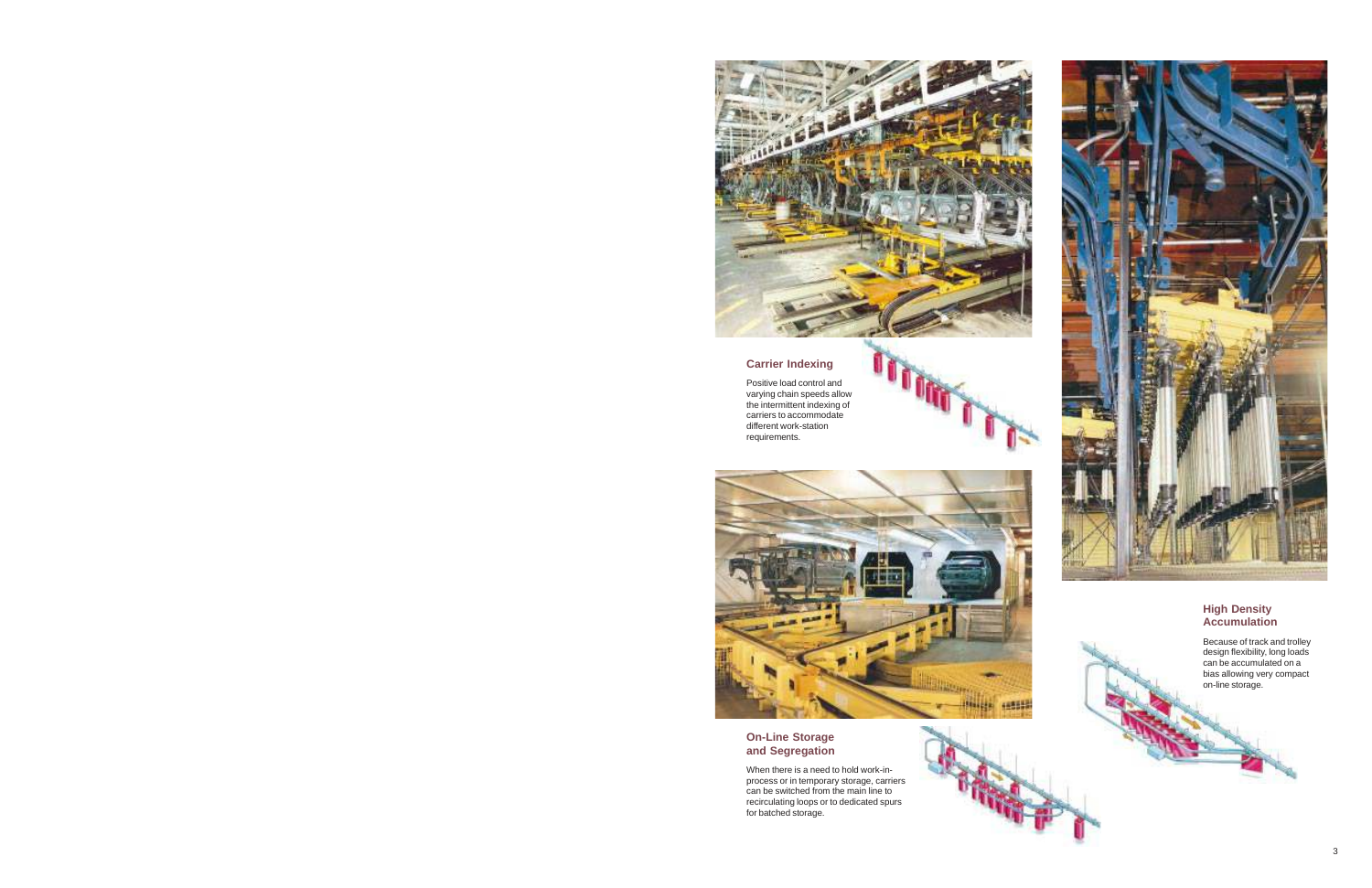

# DOG MAGIC<sup>®</sup> Power & Free Conveyors

**The Webb patented Wide Wing assembly** features a retractable dog assembly that improves carrier transfer from one conveyor to another. This exclusive Webb design provides quick, smooth chain-to-chain transfers without the need for push across transfers or paddle wheels. The Wide Wing design also eliminates the need for quick drops and rises in the track, when a carrier enters or exits stop mechanism.

**Wide Wing benefits** include less complicated conveyor design and fabrication, smoother conveyor operation and reduced maintenance costs associated with fewer components.



A load on Conveyor #2 is transferred to Conveyor #1 when the patented Wide Wing pusher on the Dog Magic Power & Free trolley is contacted by the chain dog on Conveyor #1.

Overhead Wide Wing Accumulation Trolley

Inverted Wide Wing Accumulation Trolley

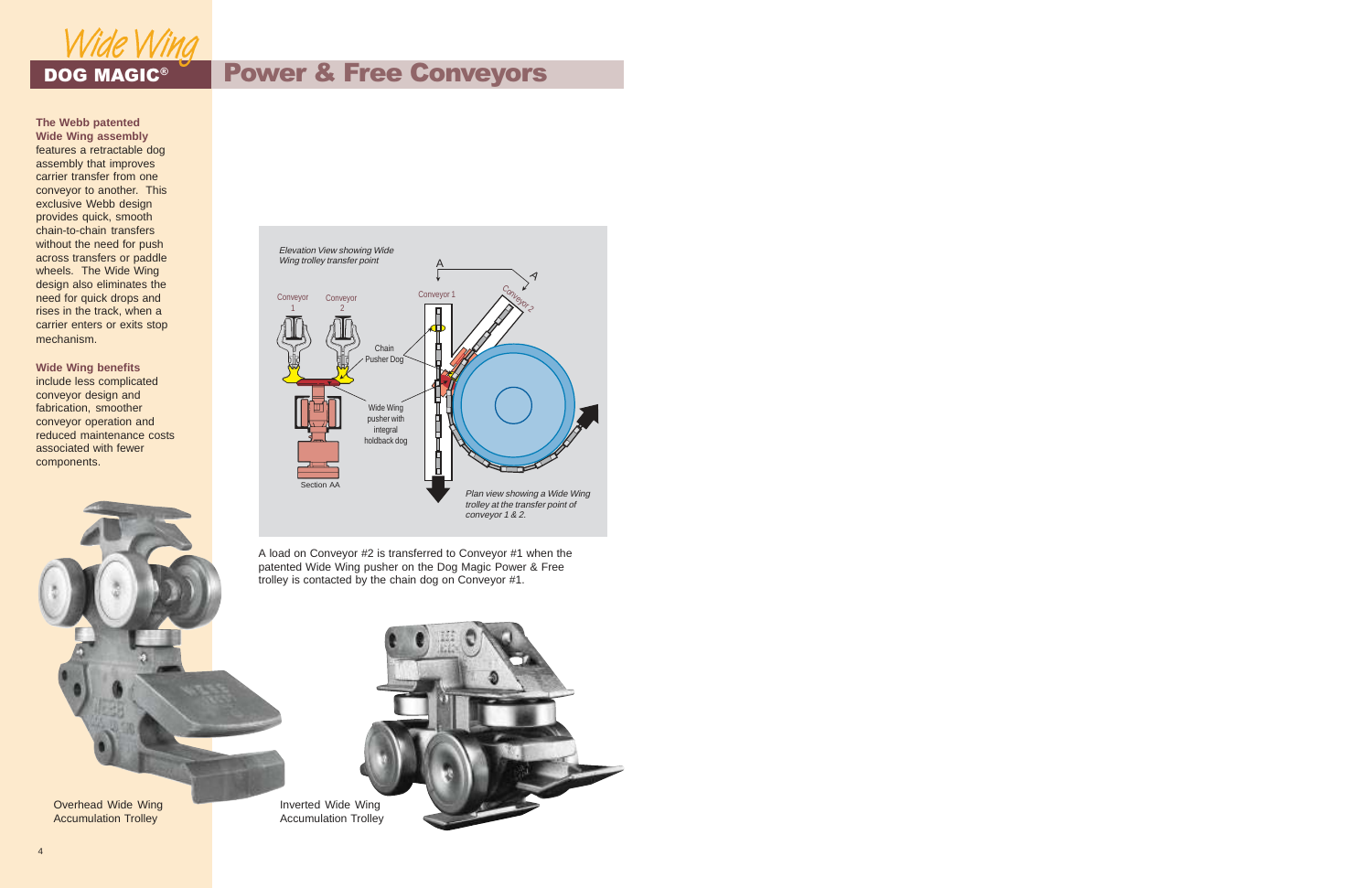# **WebbAlloy® Steel Lug Channel Track**

**WebbAlloy**® is a patented, high-carbon steel made exclusively for the Jervis B. Webb Company. The carbon content in WebbAlloy steel makes it 45% harder than conventional carbon steel. The process used when forming the free track enables tight dimensional tolerances to be held and provides uniformity of track sections for smooth track joints and quieter conveyor operation.

**WebbAlloy steel has greater abrasion resistance** and better load-carrying characteristics than plain carbon steel, promoting longer life under most service conditions.



**The lug extension** provides a larger contact surface for guide rollers, which increases the load carrying capacity and stability, when compared to standard channel free track.

# **Webb-X® Rivetless Conveyor Chain**

Quality materials and construction go into Webb rivetless chain. Drop forged from high strength Microloy™ steel our conveyor chain has an increased resistance to wear, abrasive action, and greater ability to withstand shock loads, providing long-lasting conveyor chain performance.

| <b>Stock Chain</b>                         | X348          | X458       | <b>X678</b> |
|--------------------------------------------|---------------|------------|-------------|
| SI                                         | $X - 75 - 13$ | X-100-16   | $X-150-22$  |
| <b>Assembled</b><br>Weight                 | 2.25 lb/ft    | 3.10 lb/ft | $6.5$ lb/ft |
| SI                                         | 3.35 kg/m     | 4.63 kg/m  | 9.67 kg/m   |
| <b>Average Ultimate</b><br><b>Strength</b> | 40,000 lb     | 68,000 lb  | 125,000 lb  |
| SI                                         | 18,144 kg     | 30,845 kg  | 56,700 kg   |

# **Unibilt ® Conveyor Chain**

Heat-treated, high carbon steel components including

stamped side links, drop-forged universal chain pins, and machined wheels enable our standard chain to excel in such harsh environments as bake ovens and spray booths. For applications that demand optimal performance with minimal operating noise, nylon wheel chain is also available.

4-1/16" (103mm) pitch length with a four-way universal joint at each pitch ➤ ➤



FE H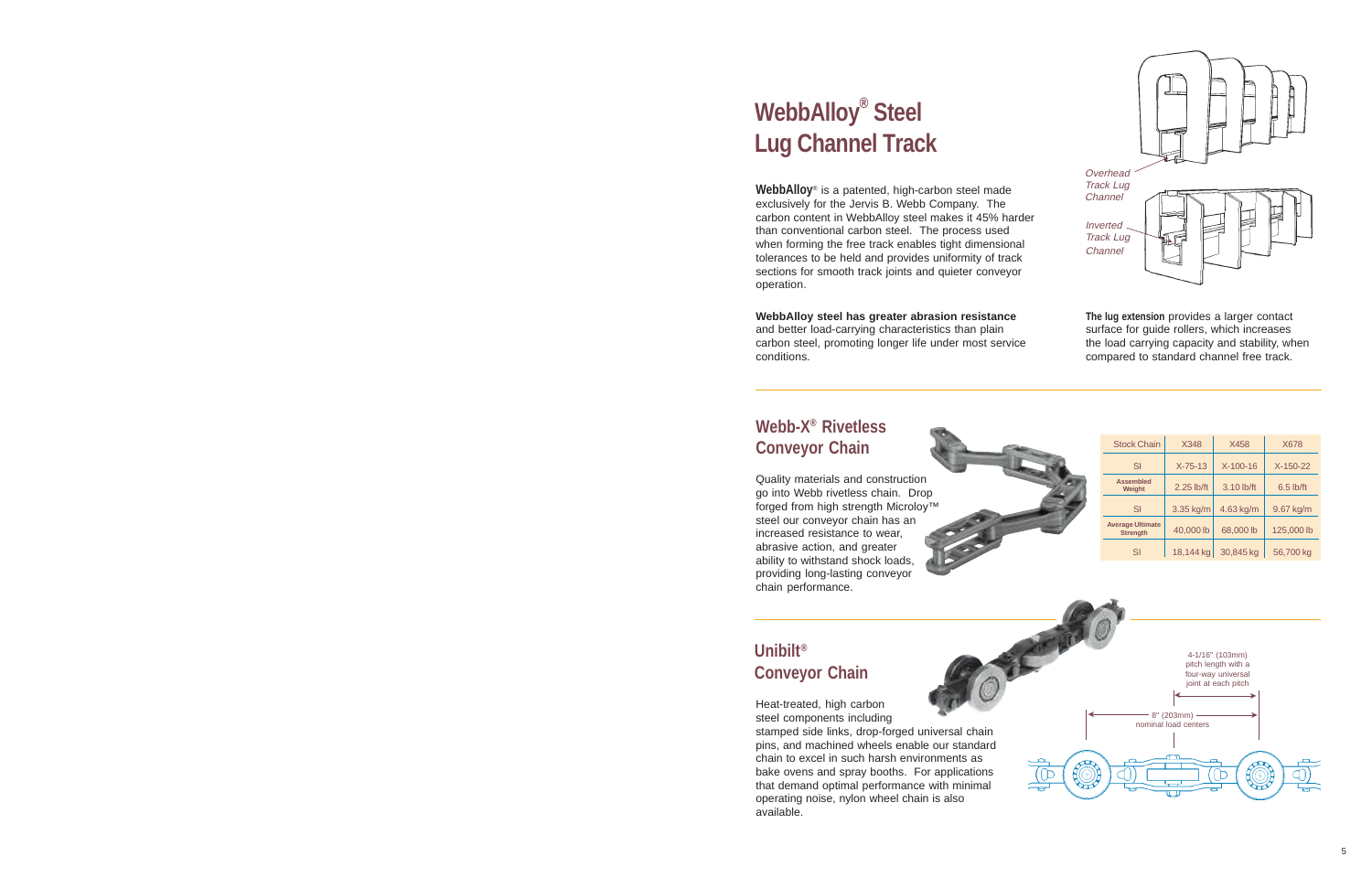

# DOG MAGIC® **Overhead Conveyors**

# **Uni/Uni Overhead Conveyor**

#### Up to 500 lb (226kg) capacity\*

Standard Horizontal Turn Radius - 24" (610mm) Standard Horizontal Turn Angles - 30°, 60°, & 90° Standard Vertical Curve Radius - 36" (914mm) Standard Vertical Curve Angle - 30°

# **3" Overhead Dog Magic Conveyor**

Up to 1,500 lb (680kg) capacity\*

Standard Horizontal Turn Radius - 18" (457mm) Standard Horizontal Turn Radius For Uni/3" - 24" (610mm) Standard Horizontal Turn Angles - 30°, 60°, & 90° Standard Vertical Curve Radius - 96" (2438mm) Standard Vertical Curve Angle - 30°

# **4" Overhead Dog Magic Conveyor**

Up to 2,500 lb (1140kg) capacity\*

Standard Horizontal Turn Radius - 24" (610mm) Standard Horizontal Turn Angles - 30°, 60°, & 90° Standard Vertical Curve Radius - 144" (3657mm) Standard Vertical Curve Angle - 30°









# **6" Overhead Dog Magic Conveyor**

### Up to 8,000 lb (3600kg) capacity\*

Standard Horizontal Turn Radius - 36" (914mm) Standard Horizontal Turn Angles - 30°, 60°, & 90° Standard Vertical Curve Radius - 240" (6096mm) Standard Vertical Curve Angle - 30°

 \* Load capacity noted is for level systems only. For load capacity of non-level systems, please contact a Webb Sales Engineer.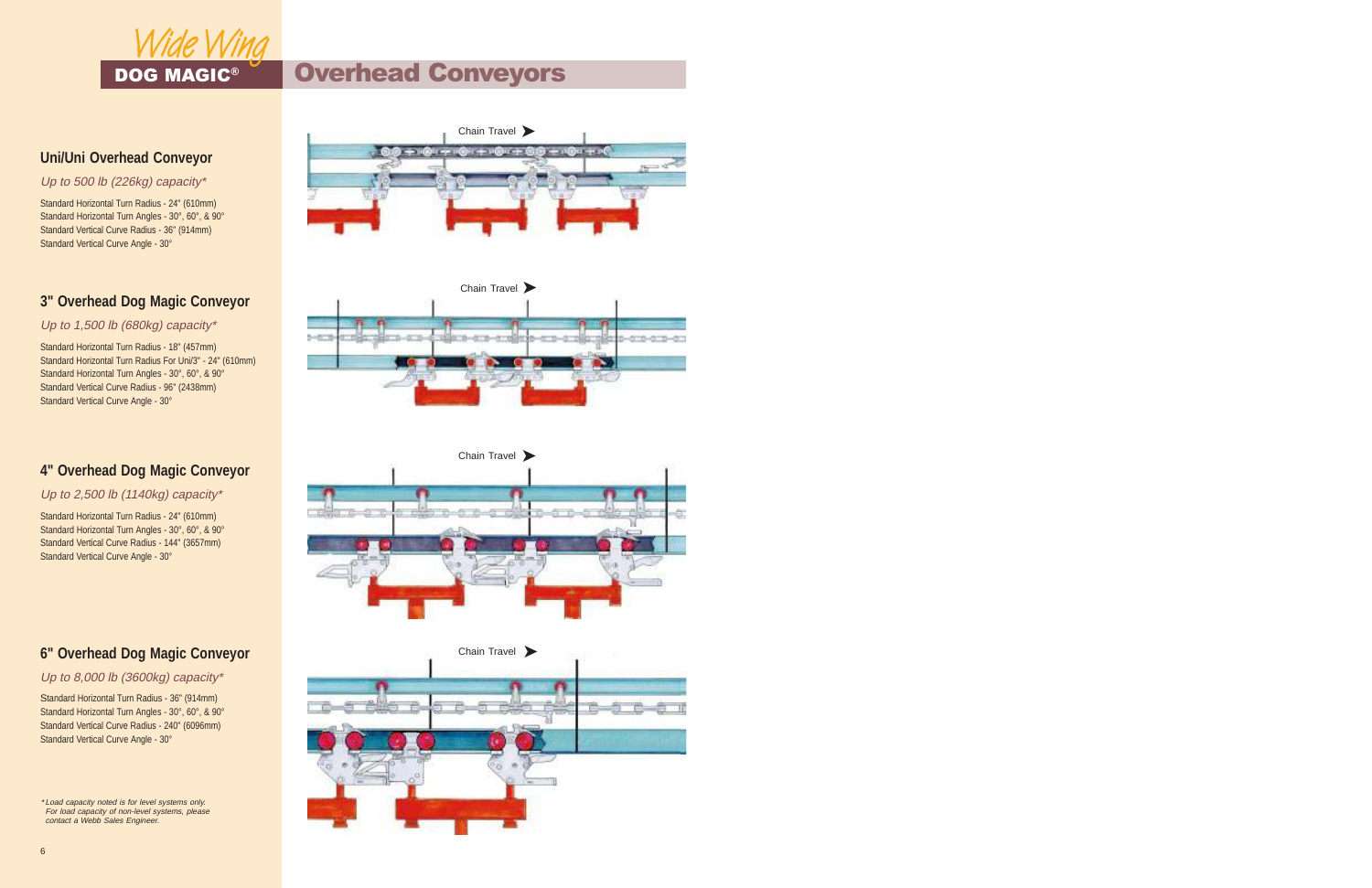

7-1/2" 190.5mm

ıπ

11" 279.4mm





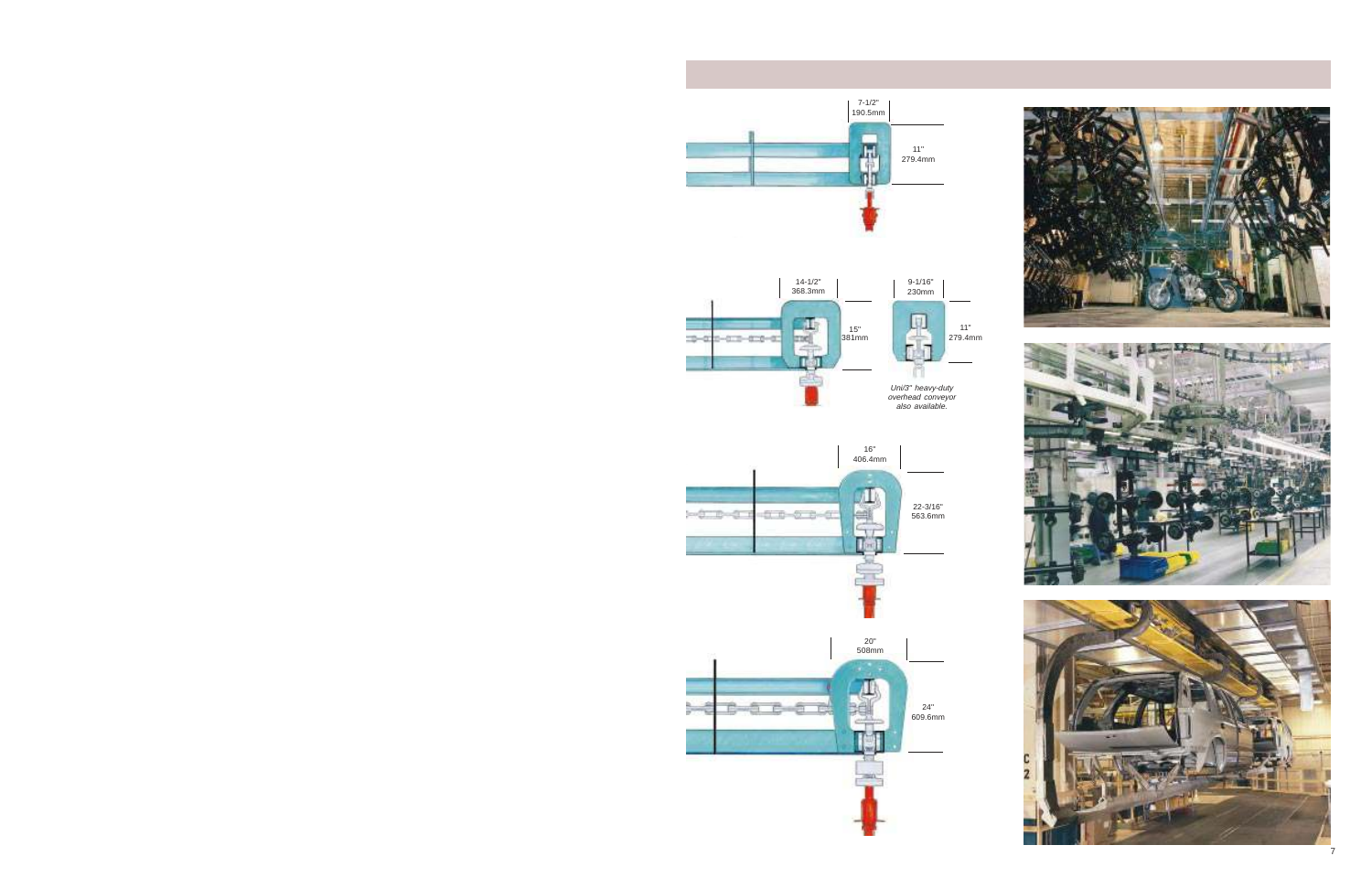

# DOG MAGIC® | Inverted Conveyors

**Optimum Use of Floor Space...**Inverted Power & Free transports the product on a pedestal, therefore production line operations can be performed quickly and efficiently without obstruction. The system may be mounted on the floor, flush with the floor, or at building truss height to accommodate plant conditions.

# **3" Inverted Unibilt Conveyor**

#### Up to 1,500 lb (680kg) capacity\*

Standard Horizontal Turn Radius - 24" (610mm) Standard Horizontal Turn Angles - 30°, 60°, & 90° Standard Vertical Curve Radius - 36" (914mm) Standard Vertical Curve Angle - 30°



# **4" Inverted Dog Magic Conveyor**

#### Up to 2,500 lb (1140kg) capacity\*

Standard Horizontal Turn Radius - 24" (610mm) Standard Horizontal Turn Angles - 30°, 60°, & 90° Standard Vertical Curve Radius - 144" (3657mm) Standard Vertical Curve Angle - 30°



Chain Travel

# **6" Inverted Dog Magic Conveyor**

# Up to 8,000 lb (3600kg) capacity\*

Standard Horizontal Turn Radius - 36" (914mm) Standard Horizontal Turn Angles - 30°, 60°, & 90° Standard Vertical Curve Radius - 240" (6096mm) Standard Vertical Curve Angle - 30°



 \* Load capacity noted is for level systems only. For load capacity of non-level systems, please contact a Webb Sales Engineer.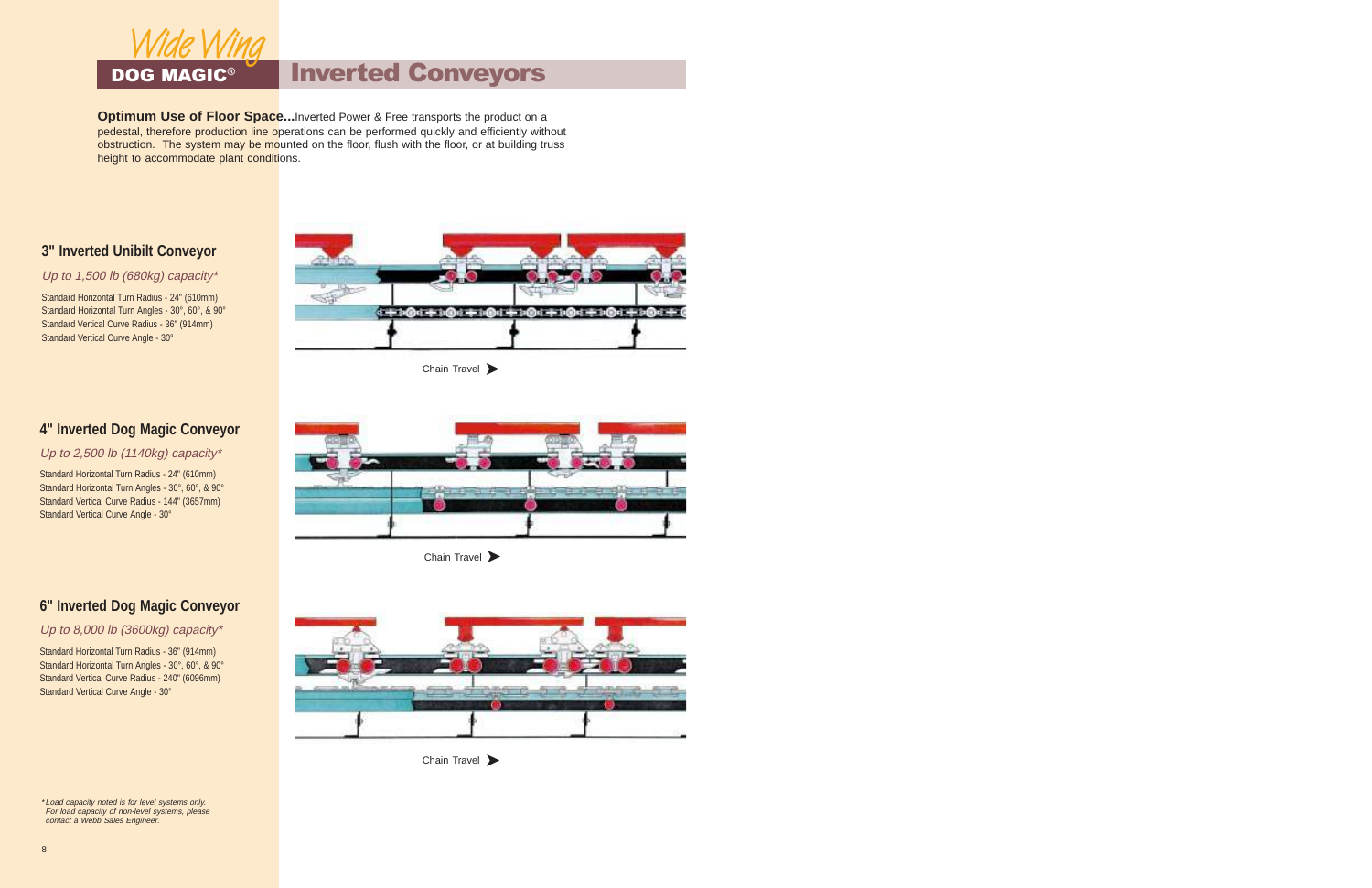









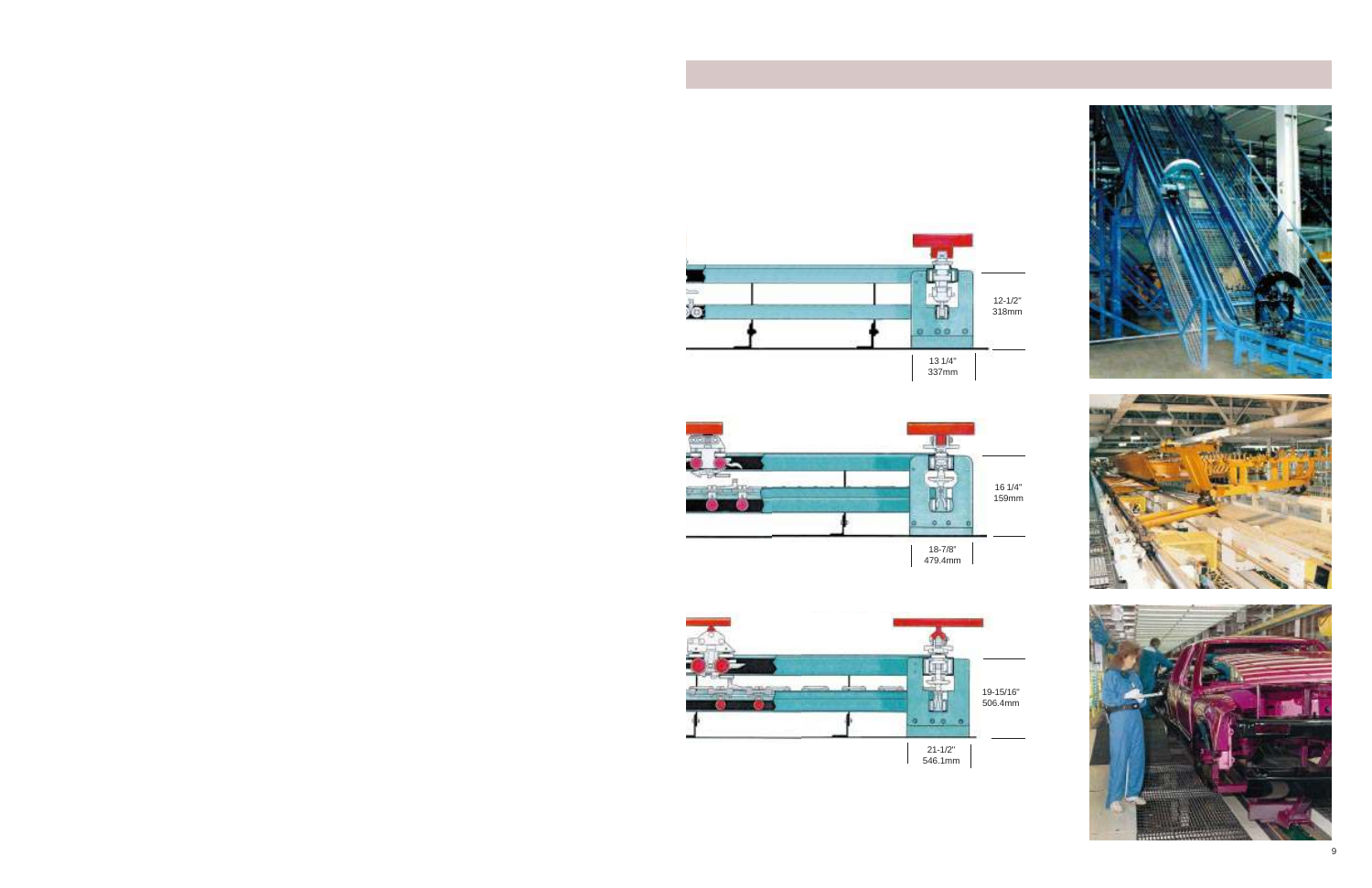

# **Load Bar Arrangements**

Load bar arrangements can consist of several varieties, depending on length of loads being carried and whether or not the carrier and load will be accumulated on horizontal curves. The simplest load bar arrangement uses a Power & Free trolley in the front and a rear load trolley with a cam attachment. The carrier is either hung from the load bar between the trolleys or from the trolleys themselves.

As load lengths increase, it is necessary to use a three or four trolley arrangement. Load bar lengths must be coordinated with the radius of horizontal and vertical curves. These considerations apply to both overhead and inverted conveyor systems.



### **2 Trolleys with Load Bar 3 Trolleys with Load Bar & Tow Bar**





| <b>Conveyor Type</b> |              | <b>Single Trolley</b> |      | 2 Trolley |      | 3 Trolley |      |  |  |
|----------------------|--------------|-----------------------|------|-----------|------|-----------|------|--|--|
|                      |              | Ib                    | kg   | lb        | kg   | Ib        | kg   |  |  |
|                      | Uni/Uni      | 250                   | 113  | 500       | 226  | 500       | 226  |  |  |
|                      | Uni/3"       | 750                   | 340  | 1500      | 680  | 1500      | 680  |  |  |
| OVERHEAD             | 3" Dog Magic | 750                   | 340  | 1500      | 680  | 1500      | 680  |  |  |
|                      | 4" Dog Magic | 1250                  | 570  | 2500      | 1140 | 2500      | 1140 |  |  |
|                      | 6" Dog Magic | 4000                  | 1800 | 8000      | 3600 | 8000      | 3600 |  |  |
|                      | Uni/3"       | 750                   | 340  | 1500      | 680  | 1500      | 680  |  |  |
| <b>INVERTED</b>      | 4" Dog Magic | 1250                  | 570  | 2500      | 1140 | 2500      | 1140 |  |  |
|                      | 6" Dog Magic | 4000                  | 1800 | 8000      | 3600 | 8000      | 3600 |  |  |

# **LOAD CAPACITIES**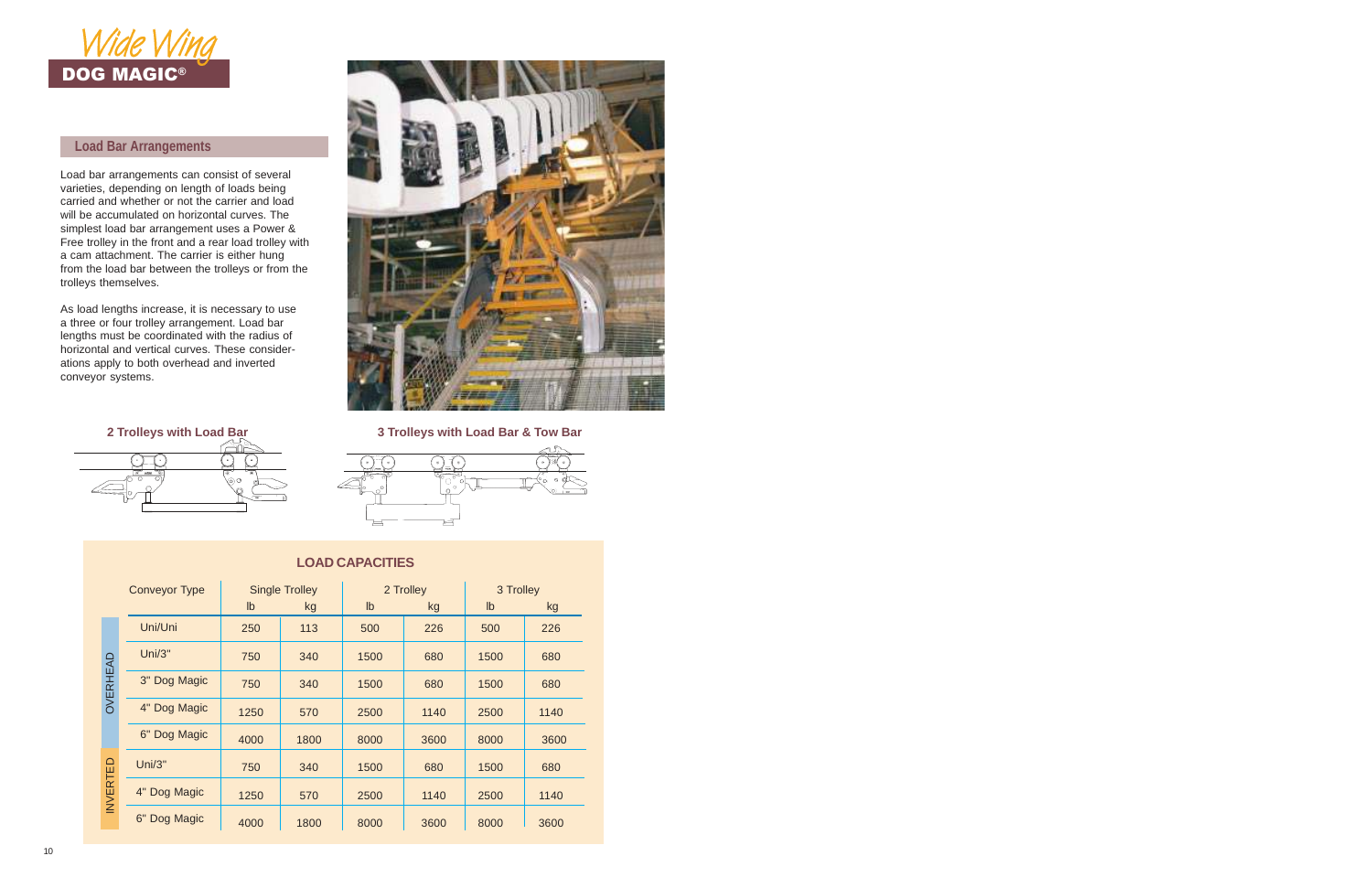





# **Switches**

Track switches can be furnished in a variety of configurations. Diverging switches are referred to as unload switches where a single conveyor path is split into two paths.

Converging switches are referred to as load switches where two conveyor paths come together into one path.

A loading track switch does not require an air cylinder since the trolleys will rotate the tongue to the proper position required to pass the trolleys through the switch. In the switching process, there are two chains involved. Sometimes it is the same chain, sometimes the chain of a different conveyor. If it is a different conveyor, the speeds may be the same or different.

### **Trolley Stops / Anti Backup Devices**

A trolley stop is an air operated device that places a blade in the path of a free trolley to stop the carrier. The blade causes the dog on the front trolley to retract, releasing the trolley from the power chain. The trolley is held in position at the stop by the retractable dog on the trolley and an anti-backup device which is mounted on the free track.

Subsequent carriers approaching a carrier in a stop are accumulated by the normal Power & Free action of one carrier banking against another. When the stop blade is removed, the retractable dog rises to be engaged by the next power chain pusher. Banked carriers proceed forward much the same as automobiles at a traffic light until the controls again move the stop blade into position which stops the next carrier.

# **Lift / Lower Stations**

Lift/Lower Stations are a good alternative to vertical curves when elevation changes are extreme and floor space is limited. Lift/Lower Stations are suitable for use in both overhead and inverted conveyor configurations.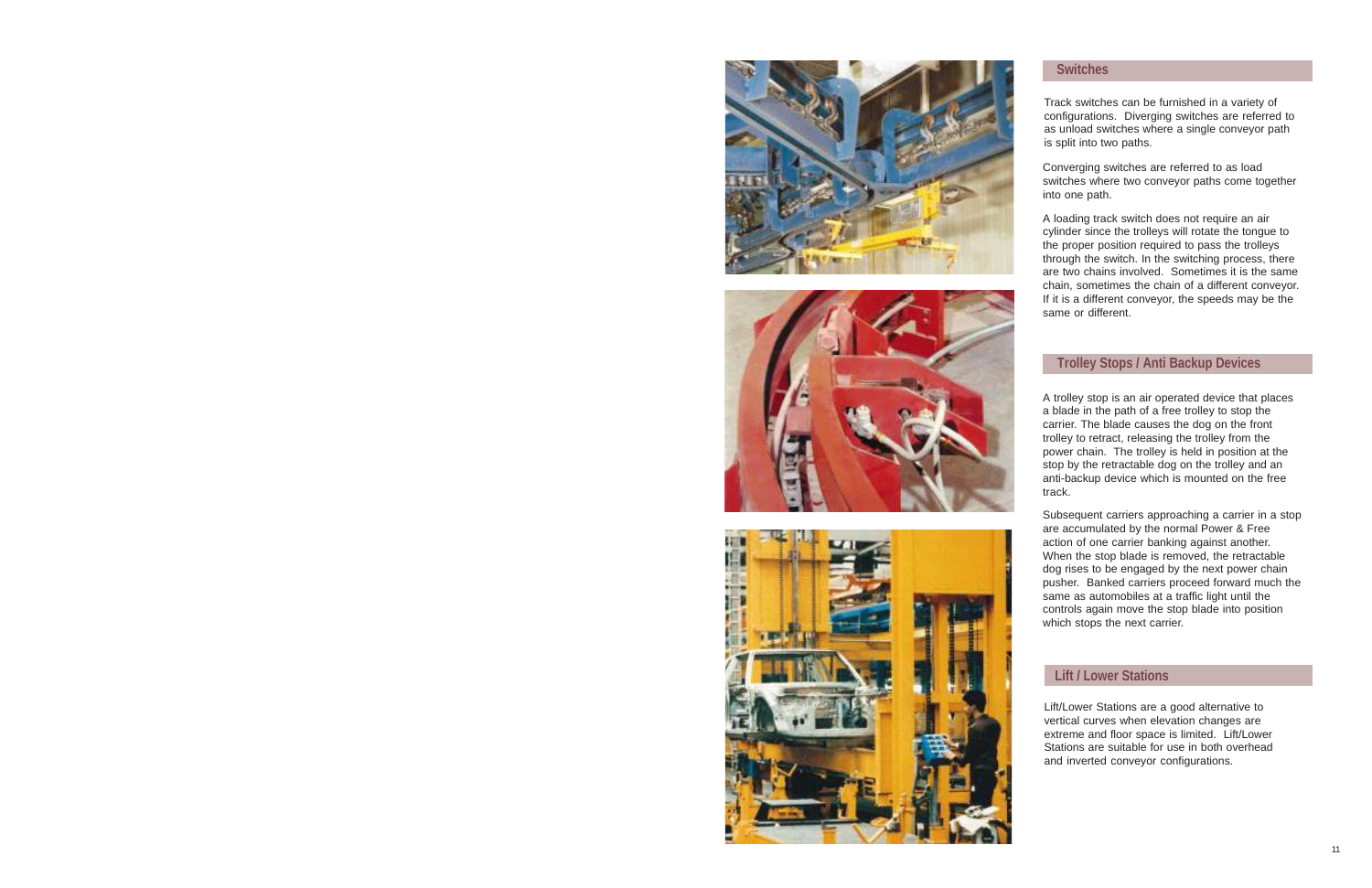







### **Caterpillar Drive Units**

Webb rotary "Caterpillar" drive design engages the conveyor power chain directly at its pins. This eliminates the need for special cams or springs required by conventional units and prevents the transfer of tension to load and guide wheel assemblies.

High efficiency reducers provide effective transmission of power from drive to conveyor. An automatic overload cutoff switch eliminates the need for shear pins.

#### **Takeups**

Takeups maintain proper chain tension by applying a constant force upon the conveyor power chain as it leaves the drive. This helps ensure smooth conveyor operation, and extends component life.

Takeups are available with a variety of adjustment methods including pneumatic, counterweight and spring operated.

#### **System Controls**

A vast array of technology - including Programmable Logic Controllers (PLCs), Personal Computers (PC's), networked client server systems, and application specific software packages provide a comprehensive range of controls capabilities.

Sophisticated, yet user-friendly human/machine interface (HMI) terminals allow "real-time" management of entire material handling processes. By monitoring a selection of displays, operations personnel can efficiently oversee and evaluate system status, and make adjustments accordingly.

Inventory management, network communication between computer systems, automatic load identification, and individual load tracking controls can also be incorporated into your system.

# **Extreme Conditions**

Whether materials need to be conveyed through a bake oven or paint system, Webb products are engineered to provide consistent performance even in extreme conditions.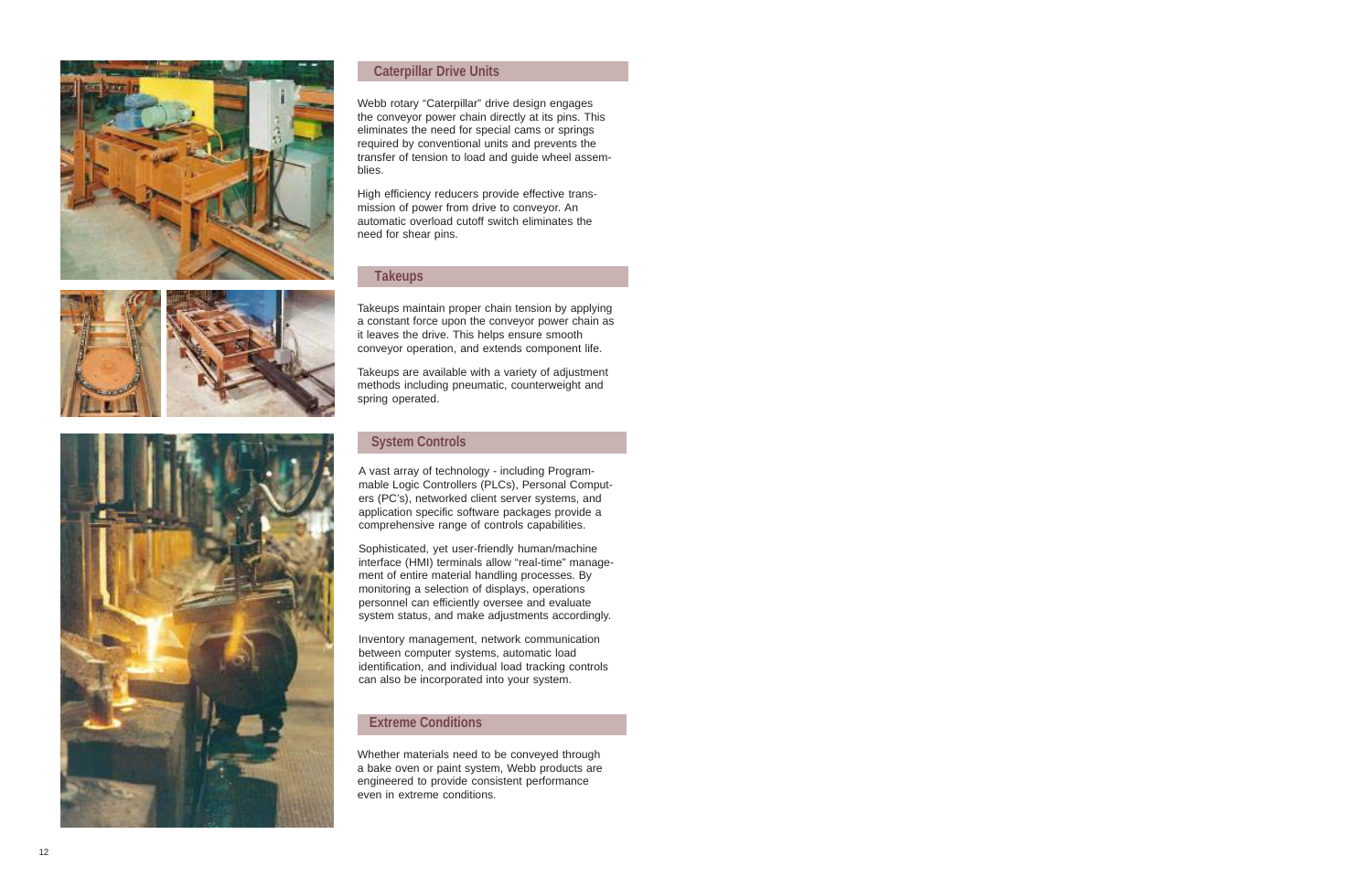



**Please Note:** No sale of Power & Free components shall constitute the granting (either expressly, by implication, estoppel or otherwise) of any license under any existing or pending patents of the Jervis B. Webb Company, its Divisions, Subsidiaries and Affiliates.

In this catalog, information of a technical nature has been included to aid the engineer in preparing preliminary systems drawings. The dimensions and data given here are subject to change without notice and should not be used for construction purposes. For detailed information, please consult your local Webb sales engineer or the factory. Features of the Webb Dog Magic conveyor system are patented in the U.S. and principal foreign countries.



In order for your Power & Free system to achieve its maximum level of productivity and efficiency, you must feel completely comfortable with all aspects of its operation.

**Contact your local Webb Sales Representative for more information on these and other services.**

# **Installation and Commissioning**

To ensure the mechanical, electrical, and structural integrity of your new system, all equipment is subjected to rigorous testing prior to commissioning.

# **Training and Documentation**

Comprehensive hands-on and classroom training programs can be designed to meet your specific needs. Detailed operation/maintenance manuals and maintenance technician training provide full-time, on-site support. And our multi-disciplined engineering staff is available to provide professional expertise and support.

# **Maintenance and Parts**

A full range of maintenance and service programs are also available to provide additional support if desired including: preventative maintenance programs; conveyor system evaluation services; and detailed conveyor operation analysis studies.

Contact our dedicated Webb Parts and Service team for fast, efficient replacement parts and technical assistance: 1-800-932-2178